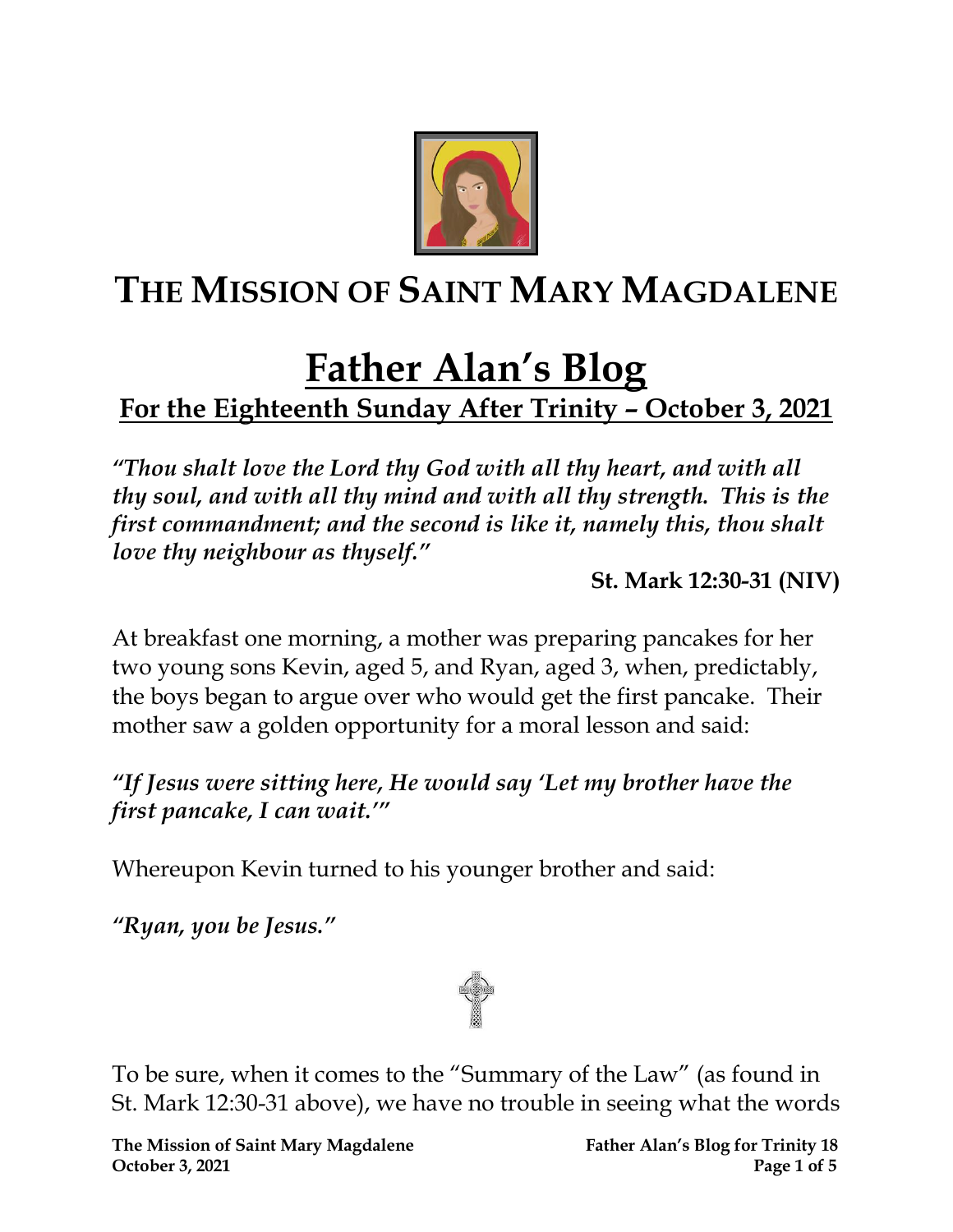mean – as they are perfectly simple, straightforward, words – and (undoubtedly) they strike us as having a distinct and obvious authority. So, clearly, that does not present a problem for us. Rather, the problem is, these 57 words **demand a transformation of our very lives in every aspect**:

- **a transformation of our attitudes and our standards;**
- **a transformation of our hopes and our expectations; and**
- **a transformation of the way we choose to live our lives.**

So, let's make no mistake about it…

Those simple, familiar, timeless, words – first written down by Moses as the "Shema" (in Deuteronomy 6:4-5) nearly 3,500 years ago and reaffirmed by Jesus nearly 2,000 years ago – **demand nothing less than the practical and absolute conversion of our entire lives.**

Moreover, that conversion (as today's Collect reminds us) has two sides to it:

- *"Lord, we beseech Thee, grant Thy people grace to withstand the temptations of the world, the flesh, and the devil, "*
- *"And with pure hearts and minds to follow Thee the only God; through Jesus Christ our Lord."*

Our Christian conversion, then, has two distinct aspects:

- **A turning away from temptations; and**
- **A turning towards God…**

Therefore, first, there is a renunciation – a turning of our backs upon "the world, the flesh, and the devil", for only in so doing will we be able, with pure hearts and minds, to follow God.

As we heard during the Gospel Lesson a few weeks ago on the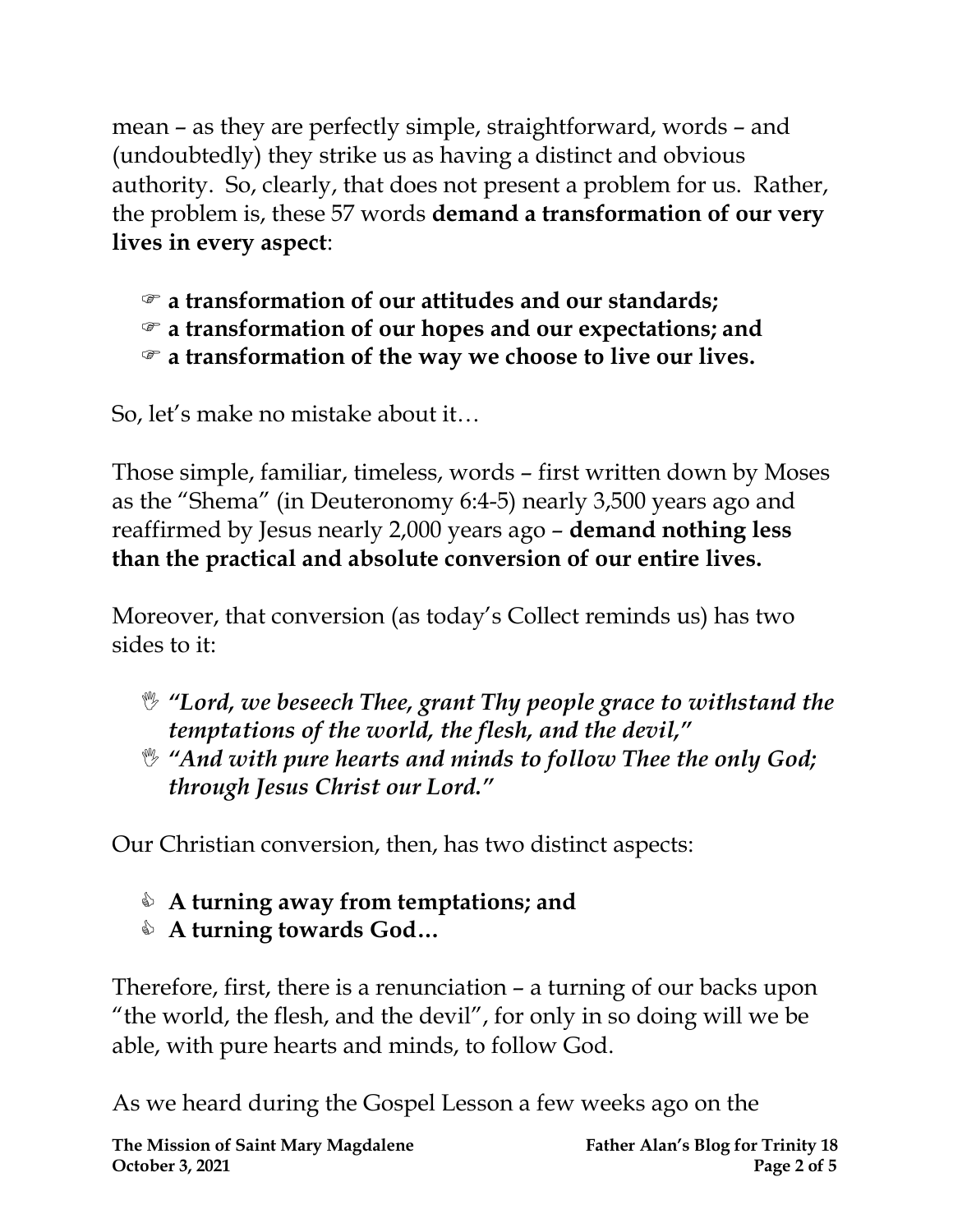Fifteenth Sunday After Trinity, Jesus Himself said (St. Matthew 6:24):

*"No one can serve two masters."*

What this really boils down to is:

- **As long as we insist on being followers of the** *"world"* **(that is to say, as long as we look to the world around us as both the standard and the measure of our lives), we cannot be followers of God; and**
- **As long as we insist on being followers of the** *"flesh"* **(that is to say, as long as we measure our lives according to what is immediately pleasant and agreeable to us), we cannot be followers of God; and**
- **As long as we insist on being followers of the** *"devil"* **(that is to say, as long as we put ourselves in place of God as the judges of good and of evil), we cannot be followers of God.**

So, mark this down:

There are choices here, practical choices – which must be made by each and every one of us, every day, and in every circumstance.

- **They are the same choices made for us at our Baptism.**
- **So, too, they are the same choices we ourselves affirmed at our Confirmation.**
- **And only in so far as we are prepared to live those choices day by day, in every aspect of our lives, is the Word of God really practical or** *"practice-able"* **for us.**

Hence, in our Collect today we pray that God Himself - Whose law it is in the first place – will give us grace through His risen Son Jesus Christ to not only withstand temptation, but, also, to follow Him with pure unmixed hearts and minds – for only by the grace of God can we possibly do it.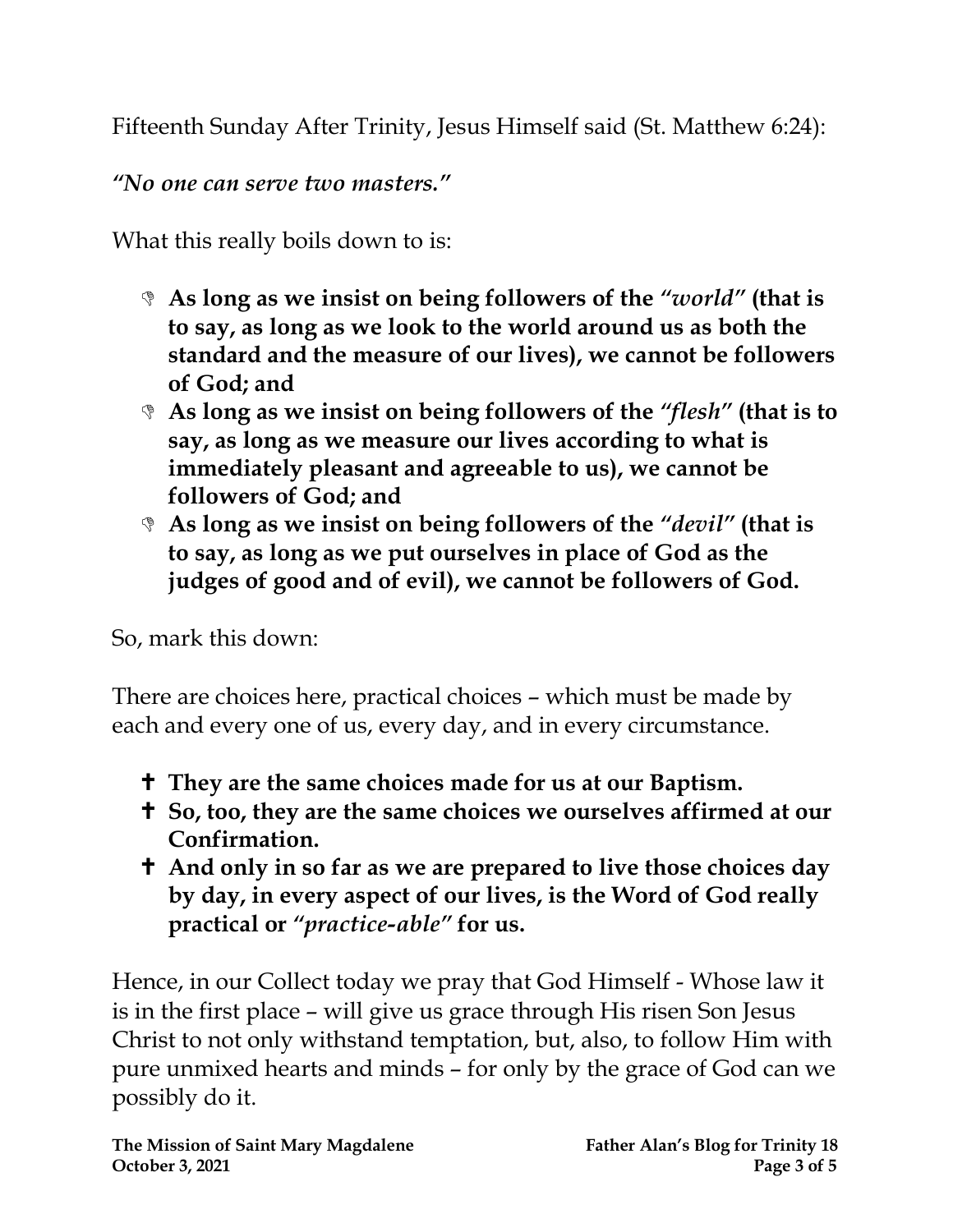To this end, in today's Epistle Lesson from 1 Corinthians 1:4-8, St. Paul gives us a glimpse of the practical fulfilment of Christian life and, also, gives thanks for God's grace which has enabled Christian converts in ancient Corinth (and in today's society as well) to live in accordance with the Word of God in and through Jesus Christ when he writes:

*"I thank my God always on your behalf, for the grace of God which is given you by Jesus Christ; that in everything ye are enriched by Him, in all utterance and in all knowledge; even as the witness of Christ was confirmed in you; so that ye come behind in no gift; waiting for the revelation of our Lord Jesus Christ, who shall also confirm you unto the end, that ye may be blameless in the day of our Lord Jesus Christ."*

Likewise, St. Paul (in 1 Thessalonians 3:12-13) offers these words of encouragement and promise:

*"May the Lord make your love increase and overflow for each other and for everyone else just as ours does for you. May he strengthen your hearts so that you will be blameless and holy in the presence of our God and Father when our Lord Jesus comes with all his holy ones."*

Accordingly, on the Day of our Lord Jesus Christ…

When all is said and done…

And we find ourselves standing before the judgement seat in the presence of all His holy ones…

Could these – will these – same timeless words from St. Paul:

*"…so that you will be blameless and holy in the presence of our God and Father…"*